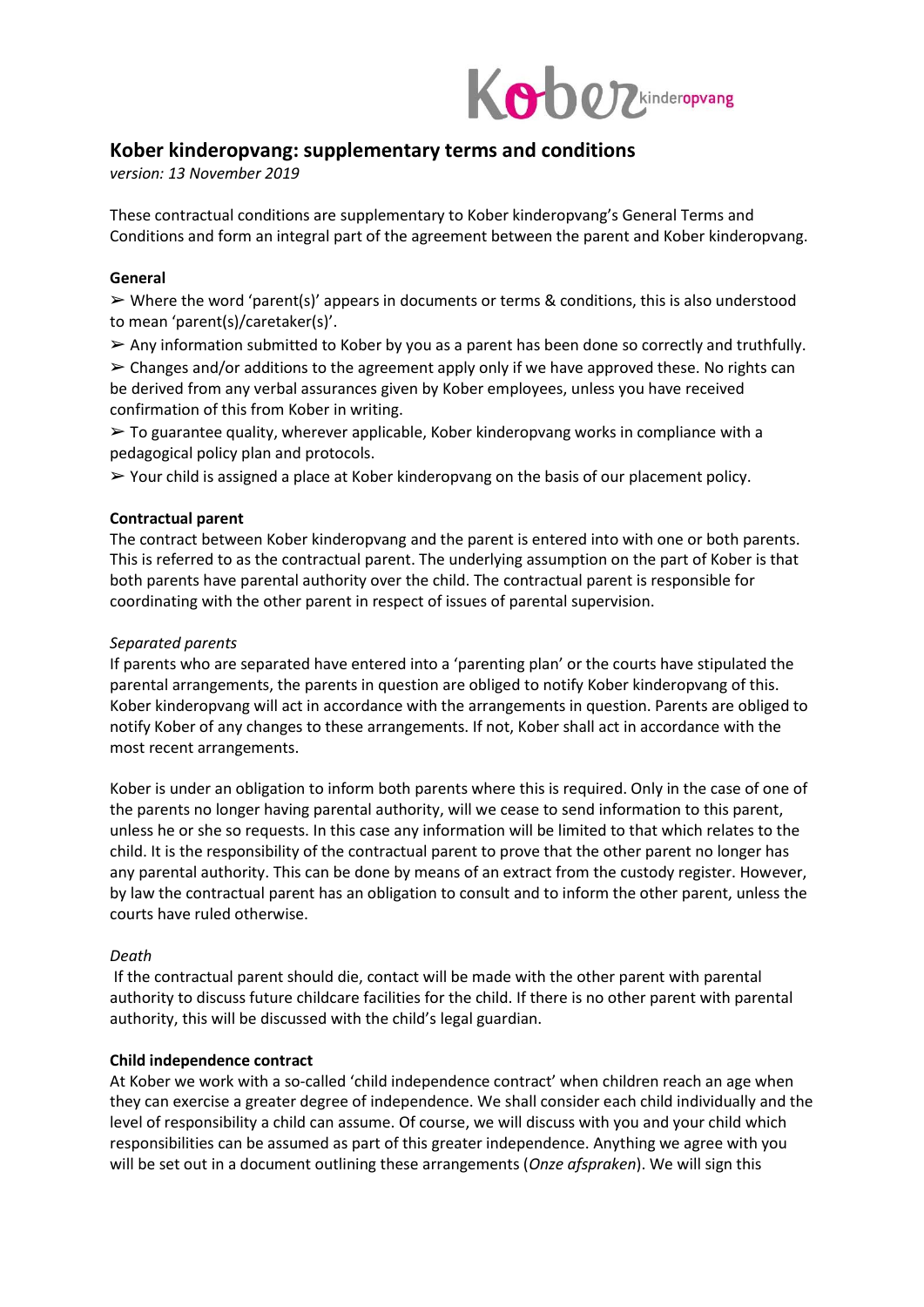

document jointly and we will also ensure that your child is made aware of the obligations that go with these new responsibilities.

This procedure is monitored via our internal audit and via the incident register. If, in practice, it appears there are risks associated with this procedure, the procedure will be modified. We believe the procedure should be based on pedagogic principles, but on legal ones too. For example, if it is decided your child can play outside, we will make arrangements about having visual contact with the child. Once your child is outside this visual contact, Kober cannot be held legally responsible for your child.

## **Municipal assistance**

Do you have a contract in which you are eligible for municipal assistance, such as sole provider support (*reductieregeling*) or a discount scheme (*reductieregeling*) and the municipality decides not to renew this support? In this case your contract will expire. At this point you will receive a new contract on the basis of the standard rates.

In order to take advantage of the support, in some cases we are obliged to ask for an annual financial statement. If you are unable to provide this, your contract will be terminated.

#### **Cancellation or termination**

Both Kober kinderopvang and the parent can cancel or terminate the contract, either in part or in full. This can only be done for the total number of hours of the day (or part of the day) in question, so not for a portion of these hours for that (part of the) day.

Cancellation or termination can only be requested in writing vi[a serviceteam@kober.nl.](file:///C:/Users/ydriel/AppData/Local/Microsoft/Windows/INetCache/Content.Outlook/P3S4JVBV/serviceteam@kober.nl) The date on which notice of cancellation or termination is received is decisive. A period of notice of one month applies at all times. This also applies to partial termination. You can terminate the contract on any day of the month. The last day of the contract is always a contract day. Kober does not refund any money with respect to additional services / days / parts of days unless this has otherwise been set out in our policy.

Kober kinderopvang charges a cancellation fee if you cancel (part of) the agreement within 1 month prior to the agreed date of commencement. Our charges are in line with the following rates:

- Cancellation no later than 1 month prior to the date of commencement: free of charge.
- Cancellation between 1 month and 15 days prior to the date of commencement: half the agreed monthly payment.

• Cancellation within 15 days prior to the date of commencement: The full agreed monthly payment.

#### **Rates**

We set our rates and our products on an annual basis. These can be found on our list of rates. We will notify parents in writing about rates for the new year. These can also be found on our website.

Our rates are indexed each year on the basis of the consumer price index, changes in statutory regulations, collective agreements in the childcare sector, pension contributions, taxes and social contributions. Price adjustments are submitted to the central parents' committee (*Centrale Oudercommissie*) for advice.

The rates published by Kober kinderopvang do not include any legally imposed VAT rates, unless otherwise specified.

## **Invoicing**

Invoicing of nursery care, childcare and out-of-school care is made on the basis of advance payment. You will receive your invoice for the following month of childcare on or around the 20th of the preceding month.

Invoicing for stay-in-school *(overblijven)* is on the basis of the actual number of after-hours care. In